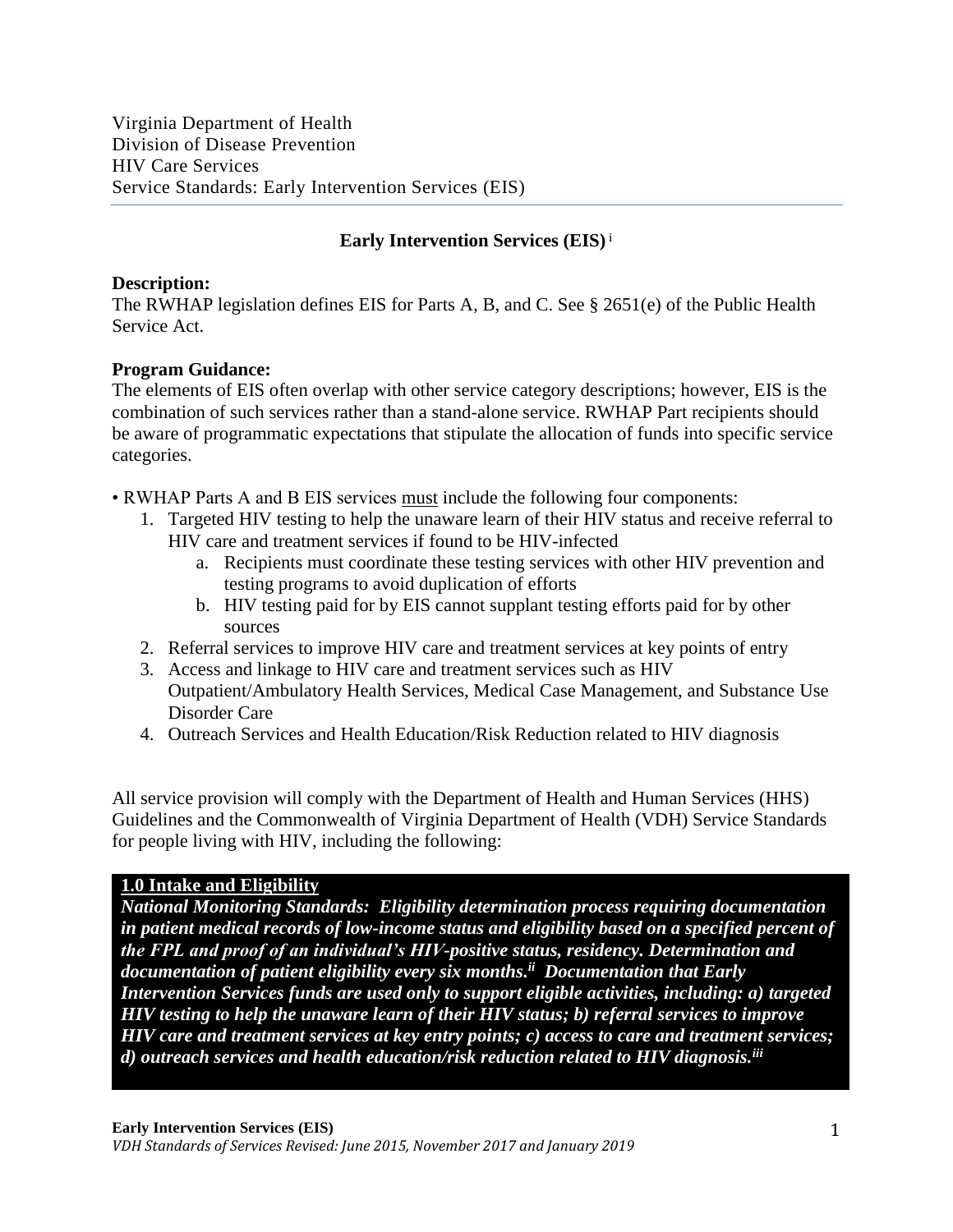*Health Resources and Services Administration (HRSA), the funder for Ryan White HIV Services, prohibits continued HIV services, including medications to clients who are not recertified for eligibility of services by their specified date; therefore, if a client has not completed their annual certification or recertification at six months they may not be eligible for Ryan White services.*

| <i>UI IXYUIL WIILL</i> C SCI <i>VI</i> CCS.                     |                                                     |
|-----------------------------------------------------------------|-----------------------------------------------------|
| <b>Standard</b>                                                 | <b>Measure</b>                                      |
|                                                                 | <b>Eligibility</b>                                  |
| 1.1) The client's eligibility for Ryan White                    | 1.1) Documentation of the client's eligibility      |
| Part B services is determined.                                  | is present in the client's record.                  |
| 1.2) To be eligible for this service applicants                 | 1.2) Documentation is present in files verifying    |
| must:                                                           | that:                                               |
| Diagnosed with HIV<br>a)                                        | a) Client is diagnosed with HIV                     |
| b) Live in Virginia                                             | Client Lives in Virginia<br>b)                      |
| Have an individual or family income at<br>c)                    | Client meets income guidelines<br>$\mathbf{c})$     |
| or below 500% of the Federal Poverty                            | Client Medicaid status (gap of services)<br>$\rm d$ |
| Level (FPL)                                                     | eligibility for Part B services every six<br>e)     |
| d) Ryan White Part B is the payer of last                       | months                                              |
| resort and other funding sources must                           |                                                     |
| be vigorously pursued. Providers are                            | Client agrees to participate in insurance<br>f)     |
| responsible to ensure that clients are                          | option that best meets their medical                |
| screened and deemed ineligible for                              | needs and for which the client is                   |
| other payer sources covered by Federal                          | eligible.                                           |
| or State programs such as Medicare,                             |                                                     |
| Medicaid, all other forms of insurance                          |                                                     |
| or third party payers such as private and                       |                                                     |
| commercial insurance plans, and other                           |                                                     |
| payers.<br>recertification<br>e) Provide<br>every<br><b>SiX</b> |                                                     |
| months with proof of income, changes                            |                                                     |
| in insurance coverage, or any changes                           |                                                     |
| in residency                                                    |                                                     |
| Client eligibility ensures Part B<br>f)                         |                                                     |
| services are used as the payer of last                          |                                                     |
| resort. Client must agree to participate                        |                                                     |
| in the insurance option client is eligible                      |                                                     |
| and that best meets the client's medical                        |                                                     |
| needs regardless of preference                                  |                                                     |
|                                                                 |                                                     |
| <i>Note:</i> The Part B Program is the payer of last            |                                                     |
| This<br>i <sub>S</sub><br>interpreted as<br>"funds<br>resort.   |                                                     |
| utilized to<br>receivedwill<br>be<br>make<br>not                |                                                     |
| payments for any item or service to the extent                  |                                                     |
| that payment has been made, or can reasonably                   |                                                     |
| be expected to be made" by another payment                      |                                                     |
| source. <sup>iv</sup>                                           |                                                     |
|                                                                 |                                                     |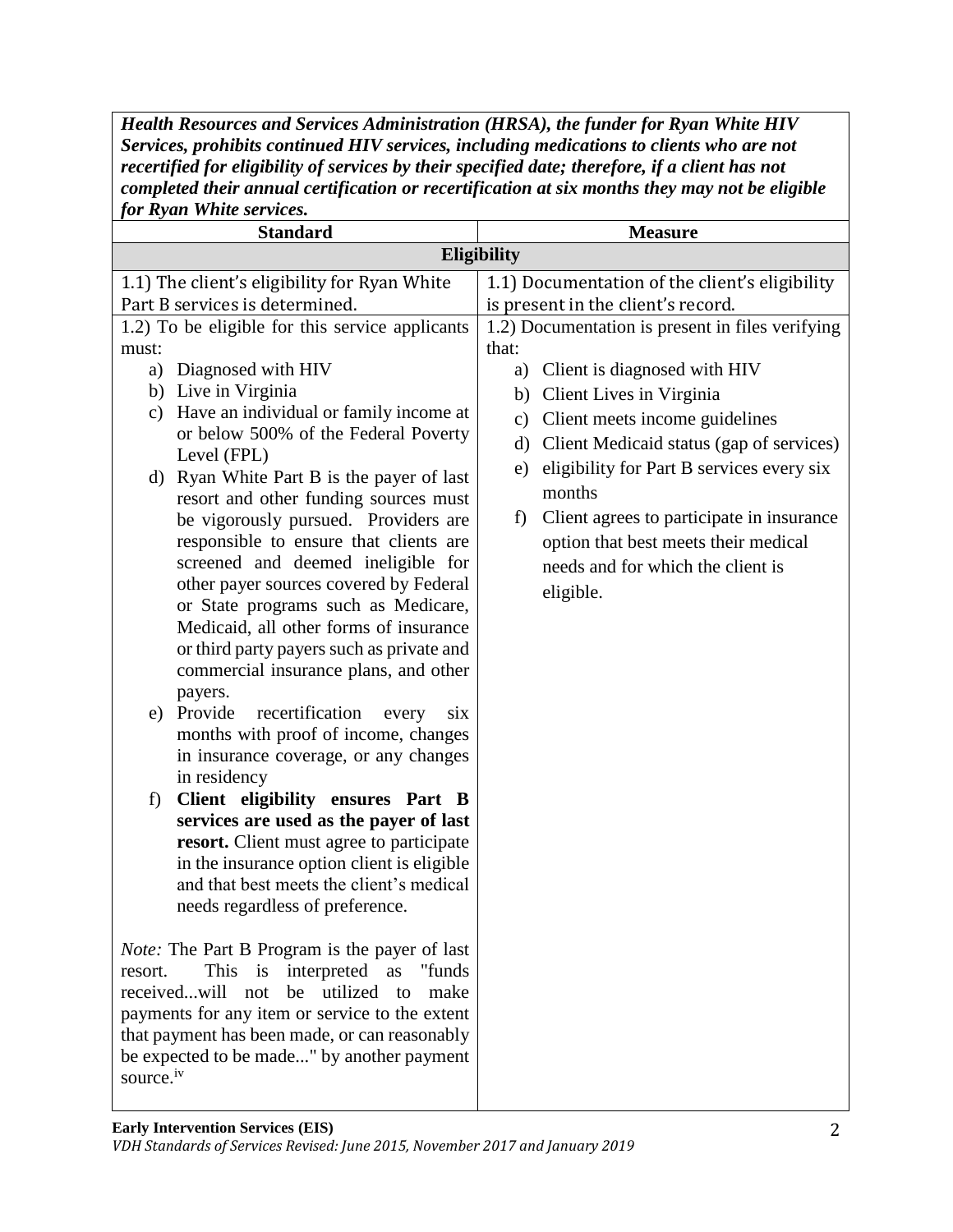| Apply through the VDH Central Office or |
|-----------------------------------------|
| through agency's eligibility services.  |

**2.0 Key Services Components and Activities (include assessment and service plan)** *National Monitoring Standards: EIS Services must include the following four components: 1) targeted HIV testing to help the unaware learn of their HIV status and receiving referral to HIV care and treatment services if found to be HIV-infected; 2) Referral services to improve HIV care and treatment services at key points of entry; 3) Access and linkage to HIV care and treatment services such as HIV Outpatient/Ambulatory Health Services, Medical Case Management, and Substance Abuse Care; 4) Outreach Services and Health Education/Risk Reduction related to HIV diagnosis.<sup>v</sup>*

| <b>Standard</b>                                                                                                                                                                                                                                                                                                                                                                                                                                              | <b>Measure</b>                                                                                                                                                         |
|--------------------------------------------------------------------------------------------------------------------------------------------------------------------------------------------------------------------------------------------------------------------------------------------------------------------------------------------------------------------------------------------------------------------------------------------------------------|------------------------------------------------------------------------------------------------------------------------------------------------------------------------|
| 2.1) Memoranda of understanding (MOUs)                                                                                                                                                                                                                                                                                                                                                                                                                       | 2.1) Number of MOUs established with key                                                                                                                               |
| will be established with key points of entry                                                                                                                                                                                                                                                                                                                                                                                                                 | points of entry.                                                                                                                                                       |
| into care to facilitate access to care for those                                                                                                                                                                                                                                                                                                                                                                                                             |                                                                                                                                                                        |
| who test positive.                                                                                                                                                                                                                                                                                                                                                                                                                                           |                                                                                                                                                                        |
|                                                                                                                                                                                                                                                                                                                                                                                                                                                              | A. HIV Testing and Targeted Counseling                                                                                                                                 |
| 2.2) Clients are screened for health insurance,                                                                                                                                                                                                                                                                                                                                                                                                              | 2.2) Completed documentation of client                                                                                                                                 |
| other sources of reimbursement, and/or other<br>benefits                                                                                                                                                                                                                                                                                                                                                                                                     | coverage in client's file                                                                                                                                              |
| 2.3) Provision of HIV testing and targeted                                                                                                                                                                                                                                                                                                                                                                                                                   | 2.3) Documentation to include:                                                                                                                                         |
| counseling services that meet CDC and state<br>requirements.                                                                                                                                                                                                                                                                                                                                                                                                 | Number of HIV testing and targeted<br>$\bullet$<br>counseling services provided that meet<br>CDC and state requirements.<br>Number of HIV-positive tests.<br>$\bullet$ |
|                                                                                                                                                                                                                                                                                                                                                                                                                                                              | Where and when Part B-funded HIV testing<br>occurred.                                                                                                                  |
|                                                                                                                                                                                                                                                                                                                                                                                                                                                              | <b>B.</b> Referral Services                                                                                                                                            |
| 2.4) Referral for EIS services shall be from<br>key points of entry to include, but not<br>limited to public health departments,<br>emergency rooms, substance use disorder<br>and mental health treatment programs,<br>detoxification centers, detention facilities,<br>sexually transmitted disease clinics,<br>homeless shelters, HIV/AIDS counseling<br>and testing centers, community<br>corrections, jails, and federally qualified<br>health centers. | 2.4) Number of referrals from key points of<br>entry to EIS programs.                                                                                                  |
| 2.5) Except for HIV testing, a referral by a                                                                                                                                                                                                                                                                                                                                                                                                                 | 2.5) Documentation of the referral by a                                                                                                                                |
| Ryan White Part B provider is made for                                                                                                                                                                                                                                                                                                                                                                                                                       | Ryan White Part B provider is present in the                                                                                                                           |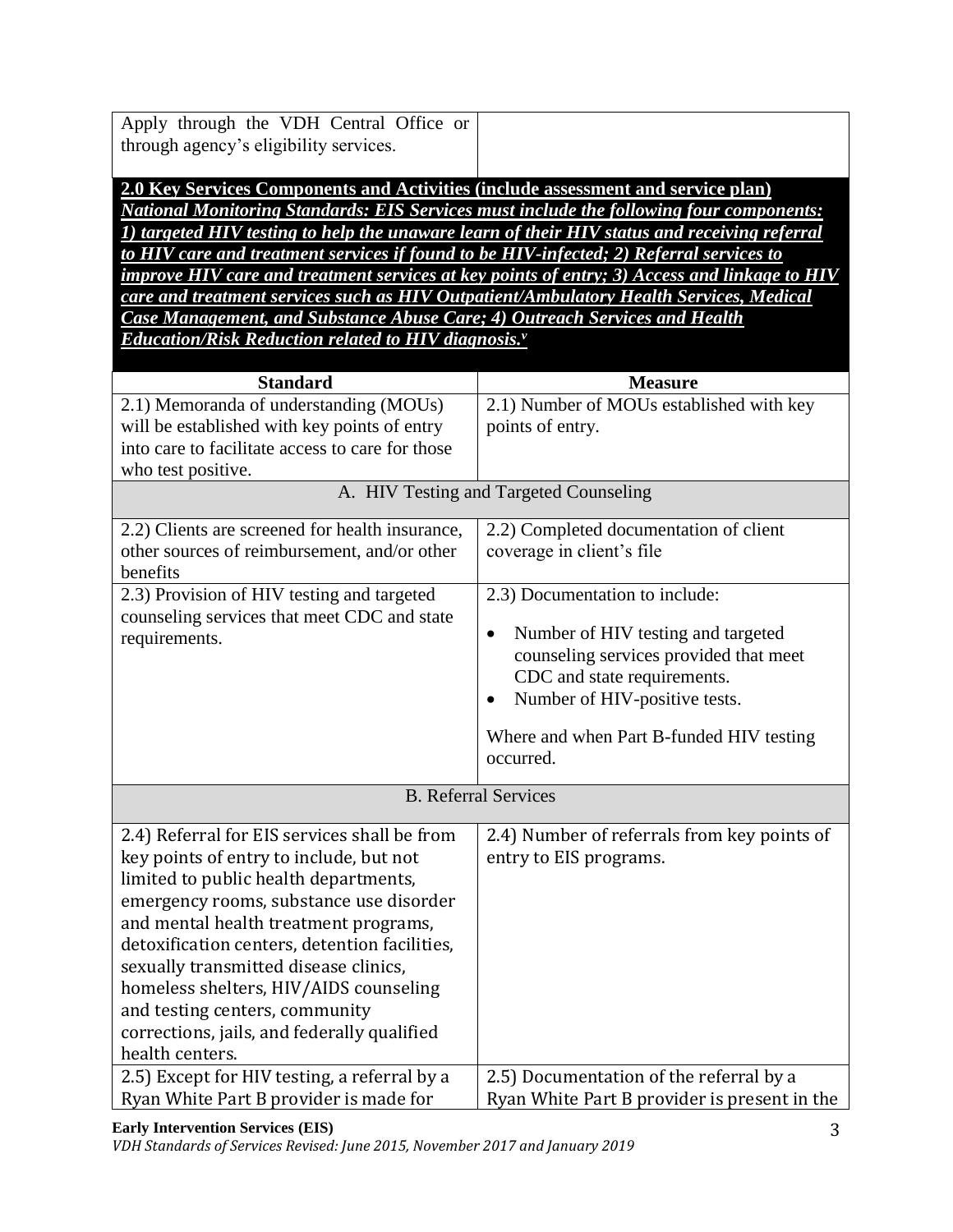| initiation of services. No referral is<br>required if HIV testing is performed as part<br>of EIS.                                                                                                                                                                                                                                                                                                                                                                                                                    | client's record, signed and dated, except for<br>HIV testing.                                                           |
|----------------------------------------------------------------------------------------------------------------------------------------------------------------------------------------------------------------------------------------------------------------------------------------------------------------------------------------------------------------------------------------------------------------------------------------------------------------------------------------------------------------------|-------------------------------------------------------------------------------------------------------------------------|
| 2.6) Linkage agreements in place with<br>Outpatient Ambulatory Health Services and<br><b>HIV Prevention services</b>                                                                                                                                                                                                                                                                                                                                                                                                 | 2.6) Copies of Memorandum of<br>Understanding (MOU) are available.<br>Referrals are documented in the client<br>chart.  |
| 2.7) For persons who test negative, refer to<br>HIV prevention services, including Pre-<br>exposure prophylaxis (PrEP).                                                                                                                                                                                                                                                                                                                                                                                              | 2.7) Number of referrals for prevention<br>services for persons who tested HIV-<br>negative.                            |
| 2.8) For persons who test positive, refer<br>and link to health care and supportive<br>services, such as outpatient/ambulatory<br>health services, medical case management<br>and substance use disorder care.                                                                                                                                                                                                                                                                                                       | 2.8) Number of referrals for health care and<br>supportive services for persons who tested<br>HIV-positive.             |
| 2.9) Refer client to other services as<br>appropriate, e.g. mental health, substance<br>use disorder treatment.                                                                                                                                                                                                                                                                                                                                                                                                      | 2.9) Documentation of referrals made and<br>status of outcome in client's record.                                       |
| C. Linkage to care                                                                                                                                                                                                                                                                                                                                                                                                                                                                                                   |                                                                                                                         |
| 2.10) HIV positive clients are referred to a<br>primary medical care provider or an infectious<br>disease provider for initial lab work                                                                                                                                                                                                                                                                                                                                                                              | 2.10) Referral date and date of initial lab work<br>are documented in the client chart.                                 |
| 2.11) Follow-up with clients who are not in<br>HIV medical care until the client is engaged<br>in care. Providers must prioritize clients<br>who have been recently diagnosed or have<br>been out of medical care for longer than six<br>months and who experience barriers to<br>care such as:<br>a) Active or recent substance use<br>disorder issues<br>b) Active or recent mental health issues<br>c) Recent or chronic incarceration<br>Homelessness or unstable housing<br>d)<br>Recent change in income<br>e) | 2.11) Follow up date and date in the client<br>chart.                                                                   |
| 2.12) As necessary, HIV positive clients are<br>referred to medical case management,<br>substance abuse treatment and other core<br>medical services                                                                                                                                                                                                                                                                                                                                                                 | 2.13) Referral date and provider<br>documented in client chart.                                                         |
| 2.13) Care will be coordinated across the<br>HIV care team and specifically address<br>engagement in care.                                                                                                                                                                                                                                                                                                                                                                                                           | 2.13) Documentation of consultation with<br>medical staff, mental health and other<br>support services, as appropriate. |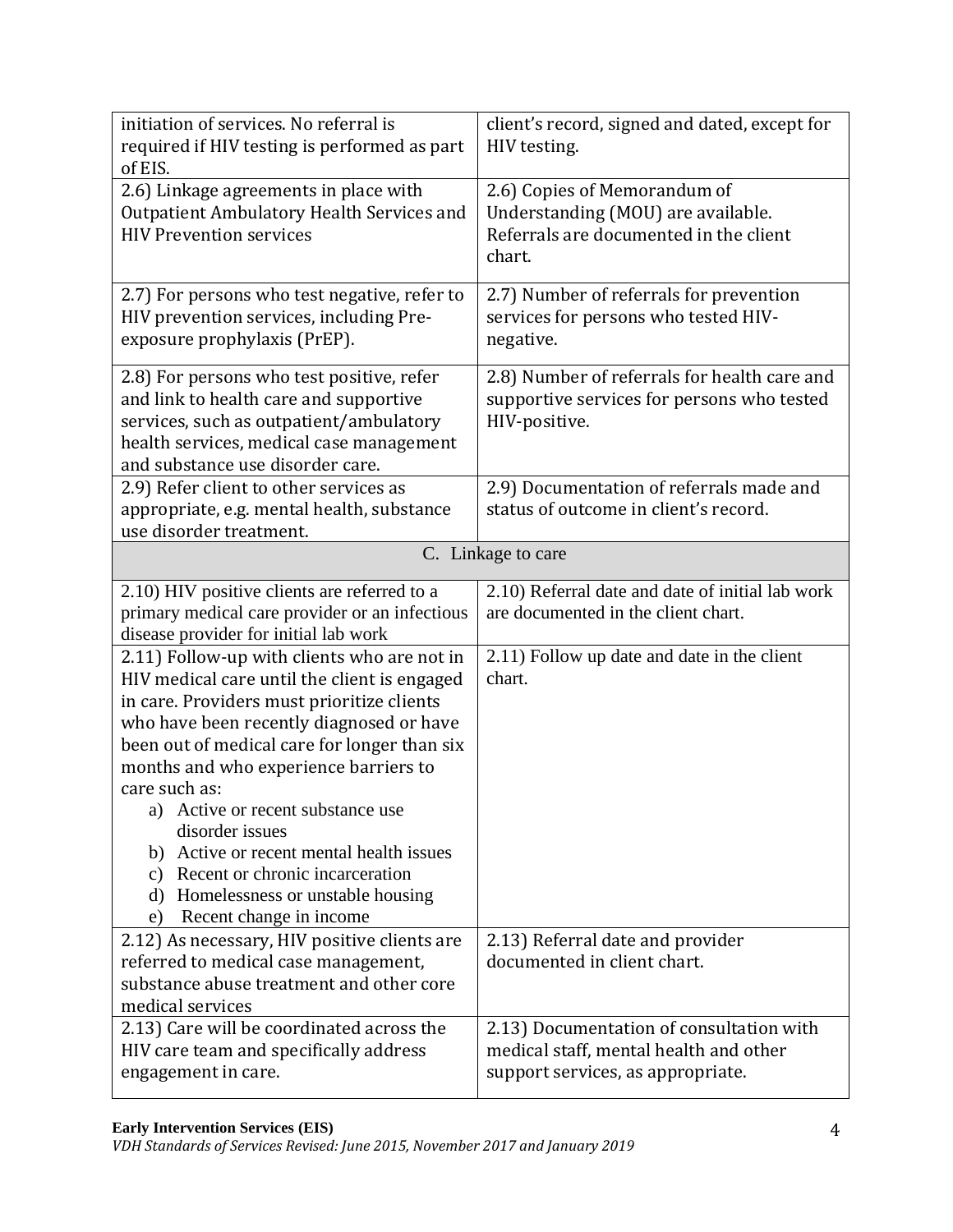| 2.14) Develop with the client a service plan<br>to be reassessed every 90 days to evaluate<br>progress and identify emerging needs.                                                                                                                                                                                                                                                                                                                                     | 2.14) Documentation of initiated service<br>plan signed and dated by client and support<br>counselor.                                                                                    |
|-------------------------------------------------------------------------------------------------------------------------------------------------------------------------------------------------------------------------------------------------------------------------------------------------------------------------------------------------------------------------------------------------------------------------------------------------------------------------|------------------------------------------------------------------------------------------------------------------------------------------------------------------------------------------|
|                                                                                                                                                                                                                                                                                                                                                                                                                                                                         | D. Health Education and Literacy Training                                                                                                                                                |
| 2.15) Conduct an individual assessment of<br>client's knowledge of HIV risk and<br>transmission, disease progression and the<br>health care delivery system                                                                                                                                                                                                                                                                                                             | 2.15) Completed assessment filed in client<br>chart.                                                                                                                                     |
| 2.16) Based on the results of the assessment,<br>Provide health education, risk reduction and<br>literacy training to help individuals<br>understand the HIV diagnosis and navigate<br>the HIV system of care.                                                                                                                                                                                                                                                          | 2.16) Documentation of education provided in<br>client's record.                                                                                                                         |
| 2.17) Service plan is reassessed every 90 days<br>to assess progress and identify emerging<br>needs.                                                                                                                                                                                                                                                                                                                                                                    | 2.17) Documentation of review and update of<br>the plan as appropriate signed and dated by<br>client and support counselor.                                                              |
| 2.18) Assess if health education and literacy<br>training to staff support both HIV positive and<br>negative clients to meet their needed health<br>goals.                                                                                                                                                                                                                                                                                                              | 2.18) Health education sessions outcomes are<br>documented in client chart.                                                                                                              |
|                                                                                                                                                                                                                                                                                                                                                                                                                                                                         | <b>Transition and Discharge</b>                                                                                                                                                          |
| 2.19) Client discharged when EIS services are<br>no longer needed, goals have been met, upon<br>death or due to safety issues (see 2.14) EIS<br>may be called upon to re-engage the client if<br>falls out of care.                                                                                                                                                                                                                                                     | 2.19) Documentation of discharge plan and<br>summary in client's record with clear rationale<br>for discharge within 30 days of discharge,<br>including certified letter, if applicable. |
| Prior to discharge: Reasons for discharge and<br>options for other service provision should be<br>discussed with client. Whenever possible,<br>discussion should occur face-to-face. If not<br>possible, provider should attempt to talk with<br>client via phone. If verbal contact is not<br>possible, a certified letter must be sent to<br>client's last known address. If client is not<br>present to sign for the letter, it must be<br>returned to the provider. |                                                                                                                                                                                          |
| Documentation: Client's record must include:                                                                                                                                                                                                                                                                                                                                                                                                                            |                                                                                                                                                                                          |
| Date services start<br>Special client needs<br>Services needed/actions taken, if<br>applicable                                                                                                                                                                                                                                                                                                                                                                          |                                                                                                                                                                                          |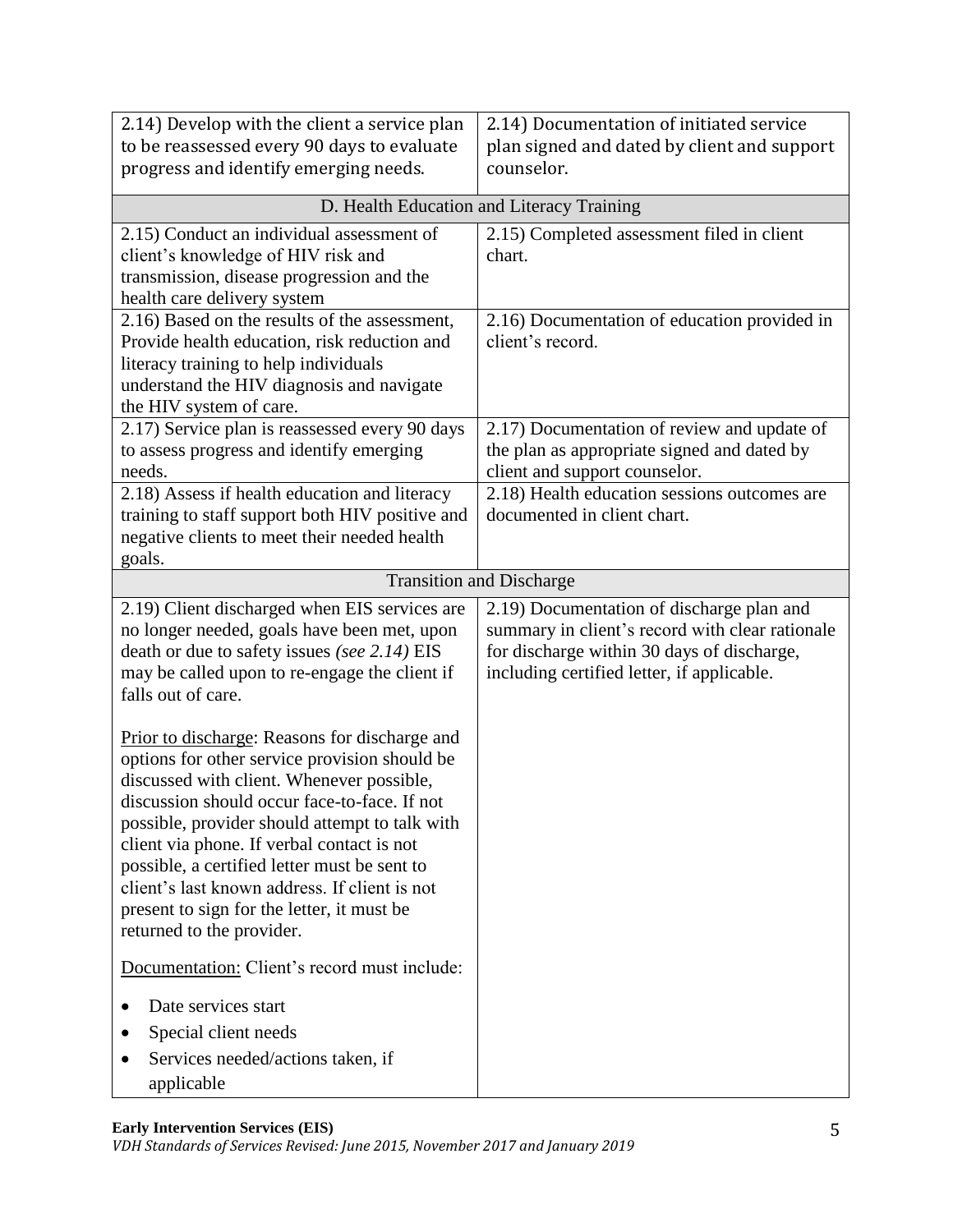- Date of discharge
- Reason(s) for discharge
- Referrals made at time of discharge, if applicable.

Transfer: If client transfers to another location, agency or service provider, transferring agency will provide discharge summary and other requested records within 5 business days of request. If client moves to another area, transferring agency will make referral for needed services in the new location.

Unable to Locate: If client cannot be located, agency will make and document a minimum of three follow-up attempts on three separate dates (by phone or in person) over a threemonth period after first attempt. A certified letter must be mailed to the client's last known mailing address within five business days after the last attempt to notify the client. The letter will state that the case will be closed within 30 days from the date on the letter if an appointment with the provider is not made.

Withdrawal from Service: If client reports that services are no longer needed or decides to no longer participate in the Service Plan, client may withdraw from services. Because clients may withdraw for a variety of reasons it may be helpful to conduct an exit interview to ensure reasons for withdrawal are understood, or identify factors interfering with the client's ability to fully participate if services are still needed. If other issues are identified that cannot be managed by the agency clients should be referred to appropriate agencies.

Administrative Discharge: Clients who engage in behavior that abuses the safety or violates the confidentiality of others may be discharged. Prior to discharging a client for this reason, the case must be reviewed by leadership according to that agency's policies.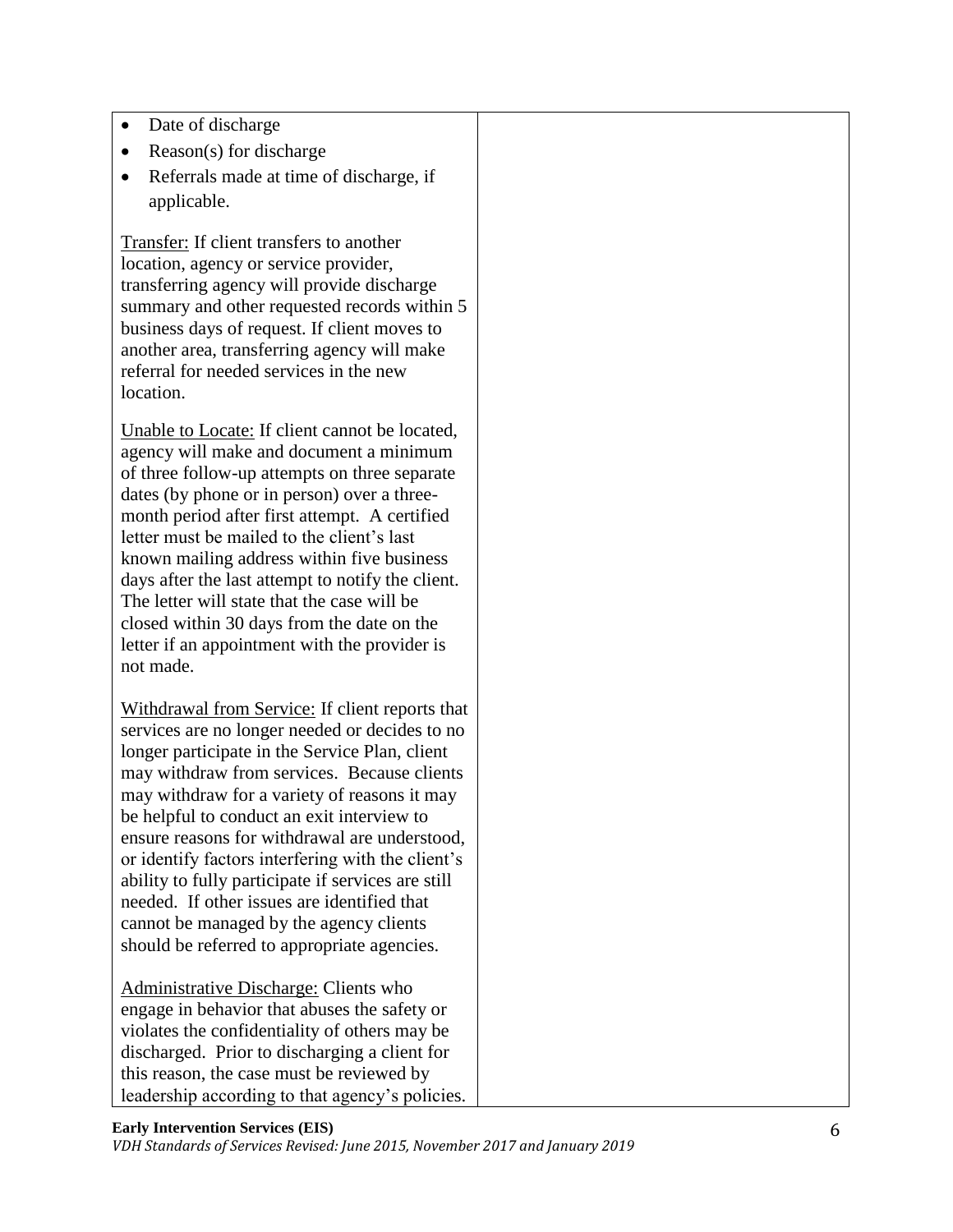| Clients who are discharged for administrative<br>reasons must be provided written notification<br>of and reason for the discharge, and must be<br>notified of possible alternative resources. A<br>certified letter that notes the reason for<br>discharge and includes alternative resources<br>must be mailed to the client's last known<br>mailing address within five business days<br>after the date of discharge, and a copy must be<br>filed in the client's chart.                                                                                                                                                                                                                                                                                                                                                                                                                                                               |                                                                                             |
|------------------------------------------------------------------------------------------------------------------------------------------------------------------------------------------------------------------------------------------------------------------------------------------------------------------------------------------------------------------------------------------------------------------------------------------------------------------------------------------------------------------------------------------------------------------------------------------------------------------------------------------------------------------------------------------------------------------------------------------------------------------------------------------------------------------------------------------------------------------------------------------------------------------------------------------|---------------------------------------------------------------------------------------------|
|                                                                                                                                                                                                                                                                                                                                                                                                                                                                                                                                                                                                                                                                                                                                                                                                                                                                                                                                          | <b>Case Closure</b>                                                                         |
| 2.20) Case will be closed if client:                                                                                                                                                                                                                                                                                                                                                                                                                                                                                                                                                                                                                                                                                                                                                                                                                                                                                                     | 2.20) Documentation of case closure in client's<br>record with clear rationale for closure. |
| Has met the service goals;<br>$\bullet$<br>Decides to transfer to another agency;<br>$\bullet$<br>Needs are more appropriately<br>$\bullet$<br>addressed in other programs;<br>Moves out of state;<br>$\bullet$<br>Fails to maintain contact with the other<br>$\bullet$<br>EIS staff;<br>Fails to maintain contact with the<br>$\bullet$<br>insurance assistance staff for a period<br>of three months despite three (3)<br>documented attempts to contact client;<br>Can no longer be located;<br>$\bullet$<br>Withdraws from or refuses funded<br>services, reports that services are no<br>longer needed, or no longer<br>participates in the individual service<br>plan;<br>Exhibits pattern of abuse as defined by<br>agency's policy.<br>Becomes housed in an "institutional"<br>$\bullet$<br>program anticipated to last for a<br>minimum of 30 days, such as a nursing<br>home, prison or inpatient program; or<br>Is deceased. |                                                                                             |
| 3.0 Client Rights and Responsibilities<br>National Monitoring Standards: Provision of Part B funded HIV primary medical care and                                                                                                                                                                                                                                                                                                                                                                                                                                                                                                                                                                                                                                                                                                                                                                                                         |                                                                                             |
| support services, to the maximum extent, without regard to either: the ability of the individual<br>to pay for such services, or the current or past health conditions of the individuals served. $vi$                                                                                                                                                                                                                                                                                                                                                                                                                                                                                                                                                                                                                                                                                                                                   |                                                                                             |
| <b>Standard</b>                                                                                                                                                                                                                                                                                                                                                                                                                                                                                                                                                                                                                                                                                                                                                                                                                                                                                                                          | <b>Measure</b>                                                                              |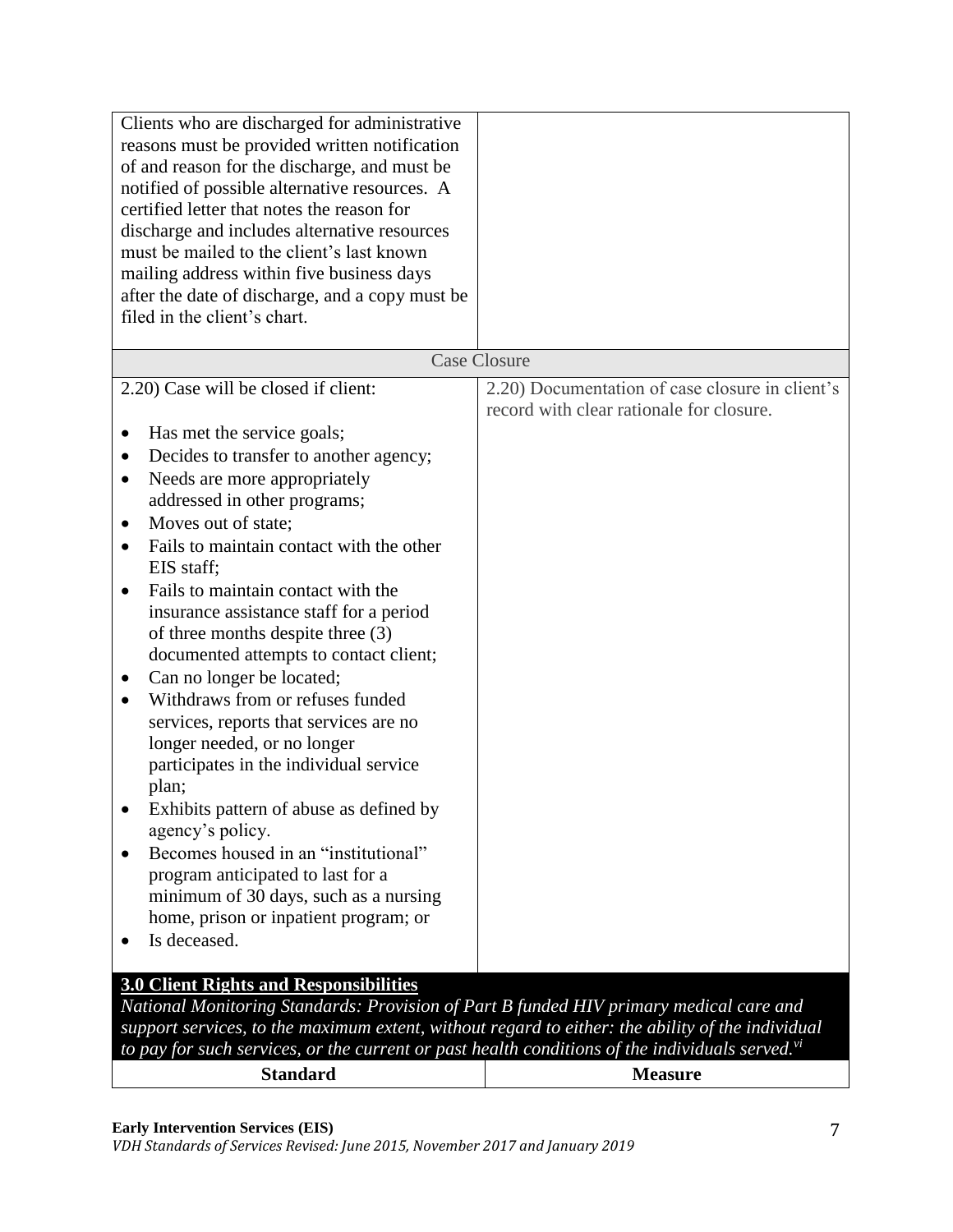| 3.1) Services are available and accessible to                                                                                                                                                                                                                                                                                                                                                                                                                                                                                                  | 3.1) Written eligibility requirements and non-                                      |
|------------------------------------------------------------------------------------------------------------------------------------------------------------------------------------------------------------------------------------------------------------------------------------------------------------------------------------------------------------------------------------------------------------------------------------------------------------------------------------------------------------------------------------------------|-------------------------------------------------------------------------------------|
| any individual who meets program eligibility                                                                                                                                                                                                                                                                                                                                                                                                                                                                                                   | discrimination policy on file.                                                      |
| requirements.                                                                                                                                                                                                                                                                                                                                                                                                                                                                                                                                  |                                                                                     |
| All providers shall be in compliance with all<br>applicable federal, state, and local anti-<br>discrimination laws and regulations, including<br>but not limited to the American's with<br>Disabilities Act. All providers shall adopt a<br>non-discrimination policy prohibiting on the<br>basis of the fact or perception of race, color,<br>creed, religion, national origin, ancestry, age,<br>sex, sexual orientation, gender identity,<br>domestic partner status, marital status, height,<br>weight, disability, or HIV/AIDS diagnosis. |                                                                                     |
| Each provider shall make available to clients a                                                                                                                                                                                                                                                                                                                                                                                                                                                                                                |                                                                                     |
| process for requesting interpretation services,                                                                                                                                                                                                                                                                                                                                                                                                                                                                                                |                                                                                     |
| including American Sign Language.                                                                                                                                                                                                                                                                                                                                                                                                                                                                                                              |                                                                                     |
| 3.2) Clients Rights and Responsibilities policy                                                                                                                                                                                                                                                                                                                                                                                                                                                                                                | 3.2) Written policy on file.                                                        |
| exists which requires each client to sign & date<br>a form indicating they has been offered: a)                                                                                                                                                                                                                                                                                                                                                                                                                                                |                                                                                     |
| explanation of the policy, and b) copy of                                                                                                                                                                                                                                                                                                                                                                                                                                                                                                      |                                                                                     |
| Client's Rights and Responsibilities and to                                                                                                                                                                                                                                                                                                                                                                                                                                                                                                    |                                                                                     |
| communicate client's understanding of the                                                                                                                                                                                                                                                                                                                                                                                                                                                                                                      |                                                                                     |
| policy.                                                                                                                                                                                                                                                                                                                                                                                                                                                                                                                                        |                                                                                     |
| 3.3) Explanation of Client's Rights and                                                                                                                                                                                                                                                                                                                                                                                                                                                                                                        | 3.3) Current Client's Rights and                                                    |
| Responsibilities is provided to each client.                                                                                                                                                                                                                                                                                                                                                                                                                                                                                                   | Responsibilities form signed and dated by<br>client and located in client's record. |
| Client rights include:                                                                                                                                                                                                                                                                                                                                                                                                                                                                                                                         |                                                                                     |
| Be treated with respect, dignity,<br>$\circ$                                                                                                                                                                                                                                                                                                                                                                                                                                                                                                   |                                                                                     |
| consideration, and compassion;                                                                                                                                                                                                                                                                                                                                                                                                                                                                                                                 |                                                                                     |
| Receive services free of discrimination;<br>O                                                                                                                                                                                                                                                                                                                                                                                                                                                                                                  |                                                                                     |
| Be informed about services and options<br>O<br>available.                                                                                                                                                                                                                                                                                                                                                                                                                                                                                      |                                                                                     |
| Participate in creating a plan of<br>O                                                                                                                                                                                                                                                                                                                                                                                                                                                                                                         |                                                                                     |
| services;                                                                                                                                                                                                                                                                                                                                                                                                                                                                                                                                      |                                                                                     |
| Reach an agreement about the<br>O                                                                                                                                                                                                                                                                                                                                                                                                                                                                                                              |                                                                                     |
| frequency of contact the client will                                                                                                                                                                                                                                                                                                                                                                                                                                                                                                           |                                                                                     |
| have either in person or over the phone.                                                                                                                                                                                                                                                                                                                                                                                                                                                                                                       |                                                                                     |
| File a grievance about services received<br>$\circ$                                                                                                                                                                                                                                                                                                                                                                                                                                                                                            |                                                                                     |
| or denied;                                                                                                                                                                                                                                                                                                                                                                                                                                                                                                                                     |                                                                                     |
| $\circ$                                                                                                                                                                                                                                                                                                                                                                                                                                                                                                                                        |                                                                                     |
|                                                                                                                                                                                                                                                                                                                                                                                                                                                                                                                                                |                                                                                     |
|                                                                                                                                                                                                                                                                                                                                                                                                                                                                                                                                                |                                                                                     |
| Not be subjected to physical, sexual,<br>verbal and/or emotional abuse or<br>threats;                                                                                                                                                                                                                                                                                                                                                                                                                                                          |                                                                                     |
| Voluntary withdraw from the program;<br>O                                                                                                                                                                                                                                                                                                                                                                                                                                                                                                      |                                                                                     |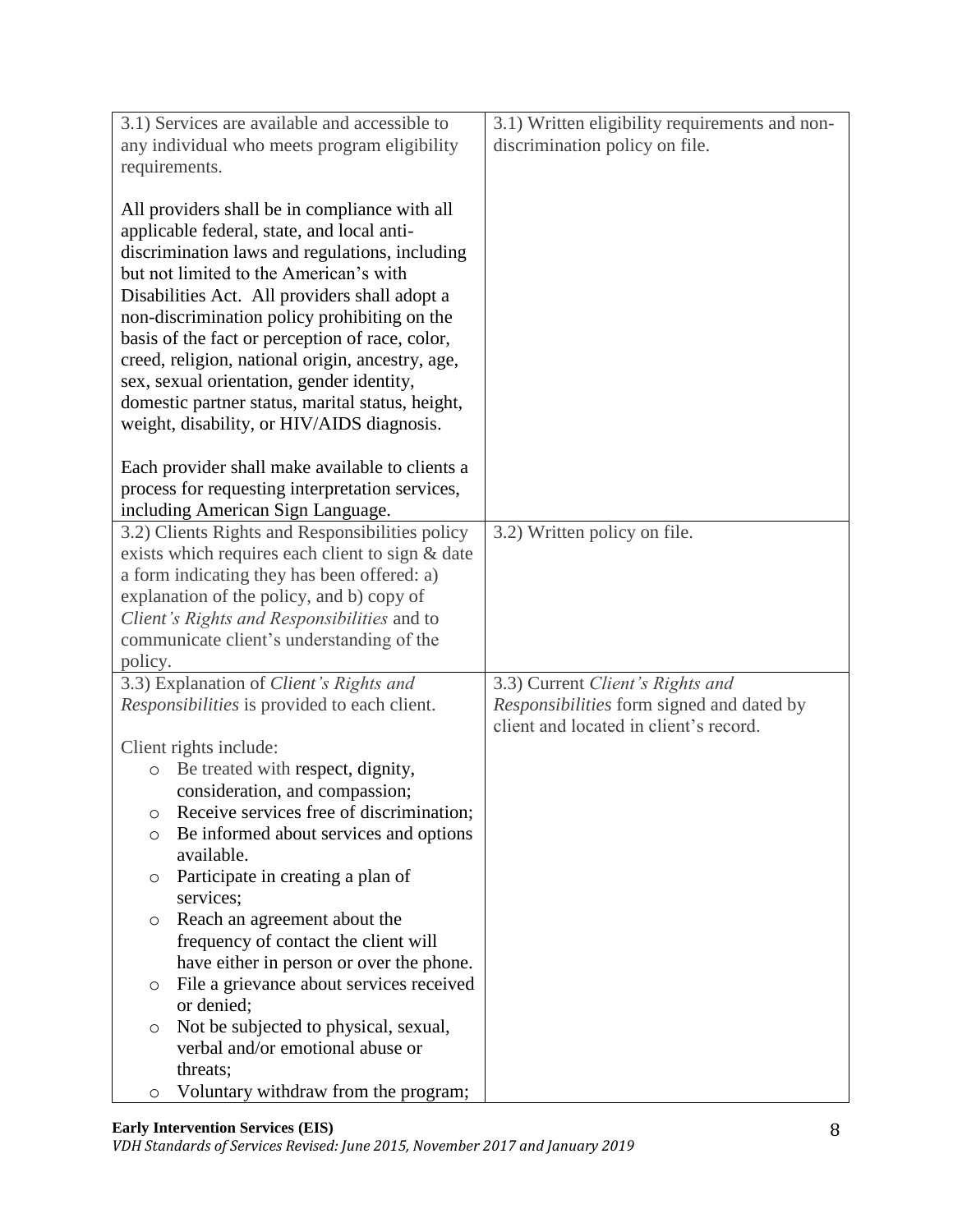| $\circ$     | Have all records be treated                     |                                                         |
|-------------|-------------------------------------------------|---------------------------------------------------------|
|             | confidentially;                                 |                                                         |
|             | Have information released only when:            |                                                         |
| $\circ$     | A written release of information is             |                                                         |
|             | signed;                                         |                                                         |
| O           | A medical emergency exists;                     |                                                         |
| $\circ$     | There is an immediate danger to the             |                                                         |
|             | client or others;                               |                                                         |
| O           | There is possible child or elder abuse;         |                                                         |
|             | <sub>or</sub>                                   |                                                         |
| $\circ$     | Ordered by a court of law.                      |                                                         |
|             | Client responsibilities include:                |                                                         |
| $\circ$     | Treat other clients and staff with              |                                                         |
|             | respect and courtesy;                           |                                                         |
| $\circ$     | Protect the confidentiality of other            |                                                         |
|             | clients;                                        |                                                         |
| $\circ$     | Participate in creating a plan of service;      |                                                         |
| $\circ$     | Let the agency know any concerns or             |                                                         |
|             | changes in needs;                               |                                                         |
| $\circ$     | Make and keep appointments, or when             |                                                         |
|             | possible, phone to cancel or change an          |                                                         |
|             | appointment time;                               |                                                         |
| O           | Stay in contact with the agency by              |                                                         |
|             | informing the agency of change in               |                                                         |
|             | address and phone number, respond to            |                                                         |
|             | phone calls and mail and                        |                                                         |
| $\circ$     | Avoid to subject the agency's staff to          |                                                         |
|             | physical, sexual, verbal and/or                 |                                                         |
|             | emotional abuse or threats.                     |                                                         |
|             |                                                 |                                                         |
|             | <b>4.0 Grievance Process</b>                    |                                                         |
|             | <b>Standard</b>                                 | <b>Measure</b>                                          |
|             | 4.1) Grievance policy exists which requires     | $\overline{4.1}$ ) Written grievance procedure on file, |
|             | each client to sign & date indicating they has  | available in languages and formats                      |
|             | been offered: a) explanation of the policy, and | appropriate to populations served.                      |
|             | b) copy of Grievance Procedure and              |                                                         |
|             | c)communication of client's understanding of    |                                                         |
| the policy. |                                                 |                                                         |
|             |                                                 |                                                         |
|             | Policy shall describe the process for resolving |                                                         |
|             | client grievances, including identification of  |                                                         |
|             | whom to contact and applicable timelines.       |                                                         |
|             |                                                 |                                                         |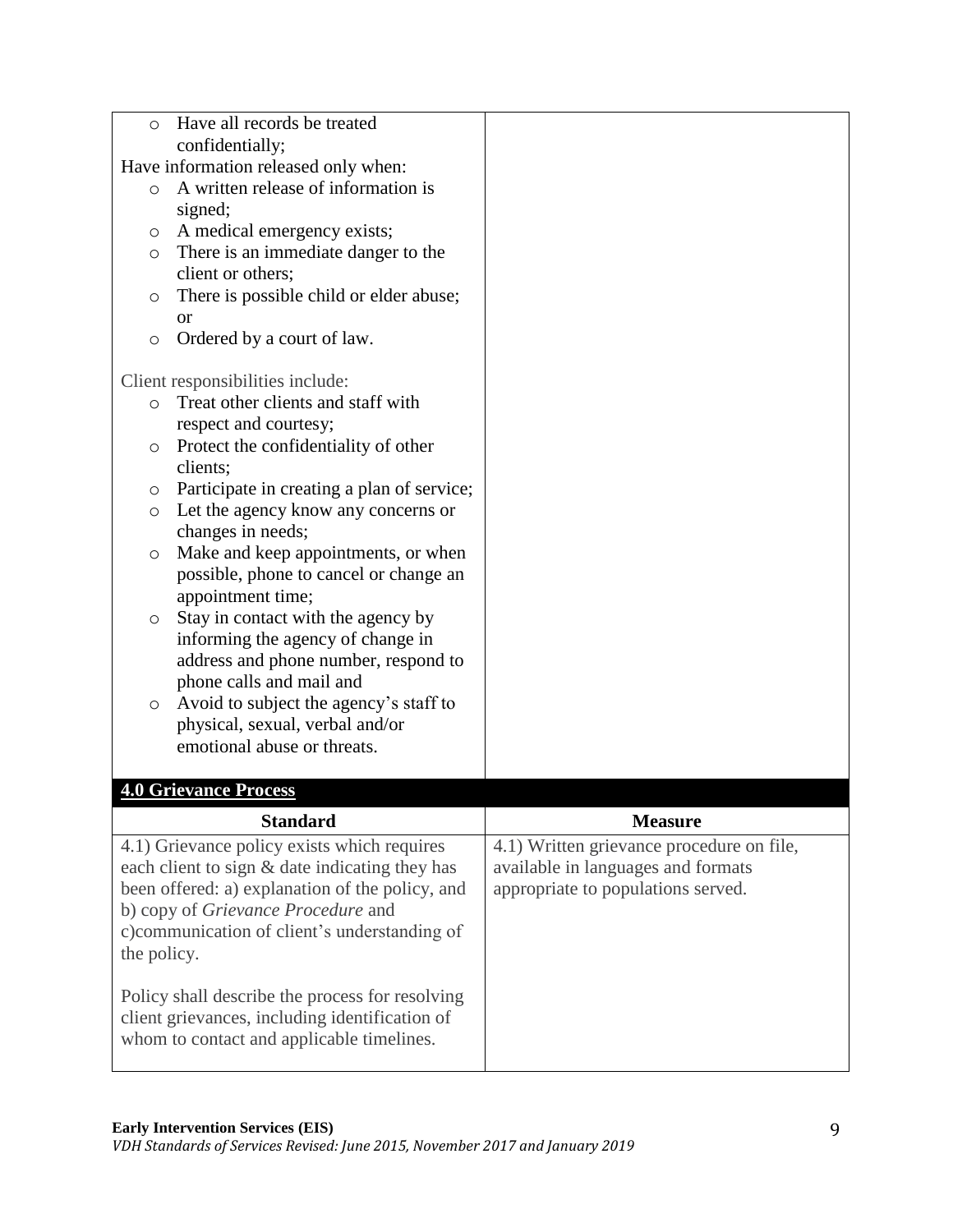| Policy shall be available in languages and                                                  |                                                                                          |
|---------------------------------------------------------------------------------------------|------------------------------------------------------------------------------------------|
| formats (e.g. for persons with disabilities)                                                |                                                                                          |
| appropriate to populations served.                                                          |                                                                                          |
|                                                                                             |                                                                                          |
| 4.2) Explanation of Grievance Procedure is                                                  | 4.2) Current Grievance Procedure form                                                    |
| provided to each client.                                                                    | signed and dated by client and located in                                                |
|                                                                                             | client's record.                                                                         |
| Clients may file a grievance if their request for                                           |                                                                                          |
| services is denied or if they have any complaint<br>or concern about the services received. |                                                                                          |
| 4.3) Grievance process shall be fair and                                                    | 4.3) Documentation of client grievances,                                                 |
| expeditious for resolution of client grievances.                                            | status and resolution.                                                                   |
| Review of grievance policy yearly with client                                               |                                                                                          |
| signature.                                                                                  |                                                                                          |
| <b>5.0 Personnel Qualifications (including licensure)</b>                                   |                                                                                          |
| National Monitoring Standards: Documentation of appropriate and valid licensure and         |                                                                                          |
| certification as required by the State.vii                                                  |                                                                                          |
| <b>Standard</b>                                                                             | <b>Measure</b>                                                                           |
| 5.1) Staff shall have knowledge and                                                         | 5.1)                                                                                     |
| understanding of HIV testing, HIV education,                                                |                                                                                          |
| the criminal justice system, services for                                                   | a) Personnel records contain documentation                                               |
| PLWH/A, and medical systems. Staff shall                                                    | of completed disease intervention specialist or<br>HIV testing training, as appropriate. |
| have experience working with people                                                         |                                                                                          |
| experiencing homelessness, mental health                                                    | b) Personnel records contain documented                                                  |
| conditions, substance use disorder issues, and                                              | training/experience in working with people                                               |
| developmental delays.                                                                       | with substance use disorder/addiction, issues                                            |
|                                                                                             | of poverty, mental illness, developmental                                                |
|                                                                                             | delays, and criminal justice system.                                                     |
|                                                                                             |                                                                                          |
| 5.2) Staff qualifications:                                                                  | 5.2) Evidence of training will be documented                                             |
|                                                                                             | in the staff personnel records                                                           |
| Staff providing care and/or counseling<br>a)                                                |                                                                                          |
| services to clients participating in the                                                    |                                                                                          |
| Early Intervention program must be                                                          |                                                                                          |
| trained to provide these services to                                                        |                                                                                          |
| recently diagnosed HIV/AIDS clients                                                         |                                                                                          |
| and to PLWHs who know their status                                                          |                                                                                          |
| and are not in care.                                                                        |                                                                                          |
|                                                                                             |                                                                                          |
| All agency staff that provide direct-care<br>b)                                             |                                                                                          |
| services shall possess:                                                                     |                                                                                          |
| Advanced training/experience in the                                                         |                                                                                          |
| area of HIV/infectious disease                                                              |                                                                                          |
| HIV early intervention skills and                                                           |                                                                                          |
| abilities as evidenced by training,                                                         |                                                                                          |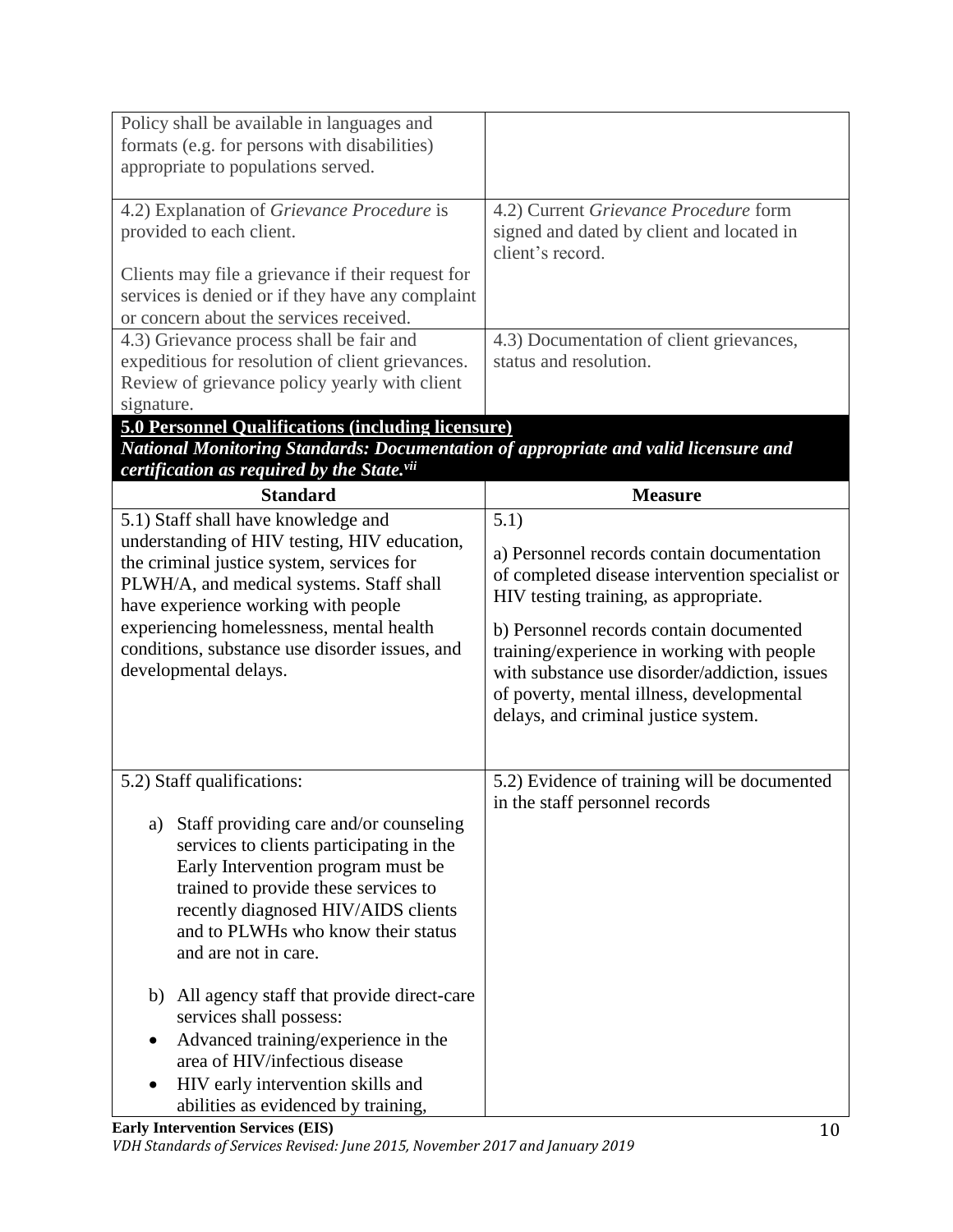| certification, and/or licensure, and<br>documented competency assessment<br>Skills necessary to work with a variety<br>of health care professionals, medical<br>case managers, and interdisciplinary                                                                                                                                                            |                                                                                                                                 |
|-----------------------------------------------------------------------------------------------------------------------------------------------------------------------------------------------------------------------------------------------------------------------------------------------------------------------------------------------------------------|---------------------------------------------------------------------------------------------------------------------------------|
| personnel.                                                                                                                                                                                                                                                                                                                                                      |                                                                                                                                 |
| 5.3) Staff Training:<br>a) Within three (3) months of hire, all staff<br>must complete a minimum of sixteen (16)<br>hours of training regarding the target<br>population and the HIV service delivery<br>system in the service area, including but not<br>limited to:<br>The full complement of HIV/AIDS<br>$\bullet$<br>services available within the selected | 5.3) Evidence of training will be documented<br>in the staff personnel records                                                  |
| areas<br>How to access such services [including]<br>$\bullet$<br>how to ensure that particular<br>subpopulations are able to access<br>services (i.e., undocumented<br>individuals)]<br>Eligibility for other sources of funding<br>$\bullet$<br>under entitlement and benefit programs<br>other than Ryan White services.                                      |                                                                                                                                 |
| Each staff will complete a minimum of 12<br>hours of training annually to remain current on<br>HIV care.                                                                                                                                                                                                                                                        |                                                                                                                                 |
| Evidence of training will be documented in the<br>staff personnel records                                                                                                                                                                                                                                                                                       |                                                                                                                                 |
| <b>6.0 Cultural and Linguistic Competency</b>                                                                                                                                                                                                                                                                                                                   |                                                                                                                                 |
| <b>Standard</b>                                                                                                                                                                                                                                                                                                                                                 | <b>Measure</b>                                                                                                                  |
| 6.1) Health services are culturally and<br>linguistically competent, client-guided and<br>community based. At a minimum, provider's<br>documentation should include:                                                                                                                                                                                            | 6.1) Documentation of cultural and linguistic<br>competence as reported in annual Cultural<br>and Linguistic Competency Report. |
| Experience with providing services to the<br>diverse ethnic, linguistic, sexual or cultural<br>populations targeted;                                                                                                                                                                                                                                            |                                                                                                                                 |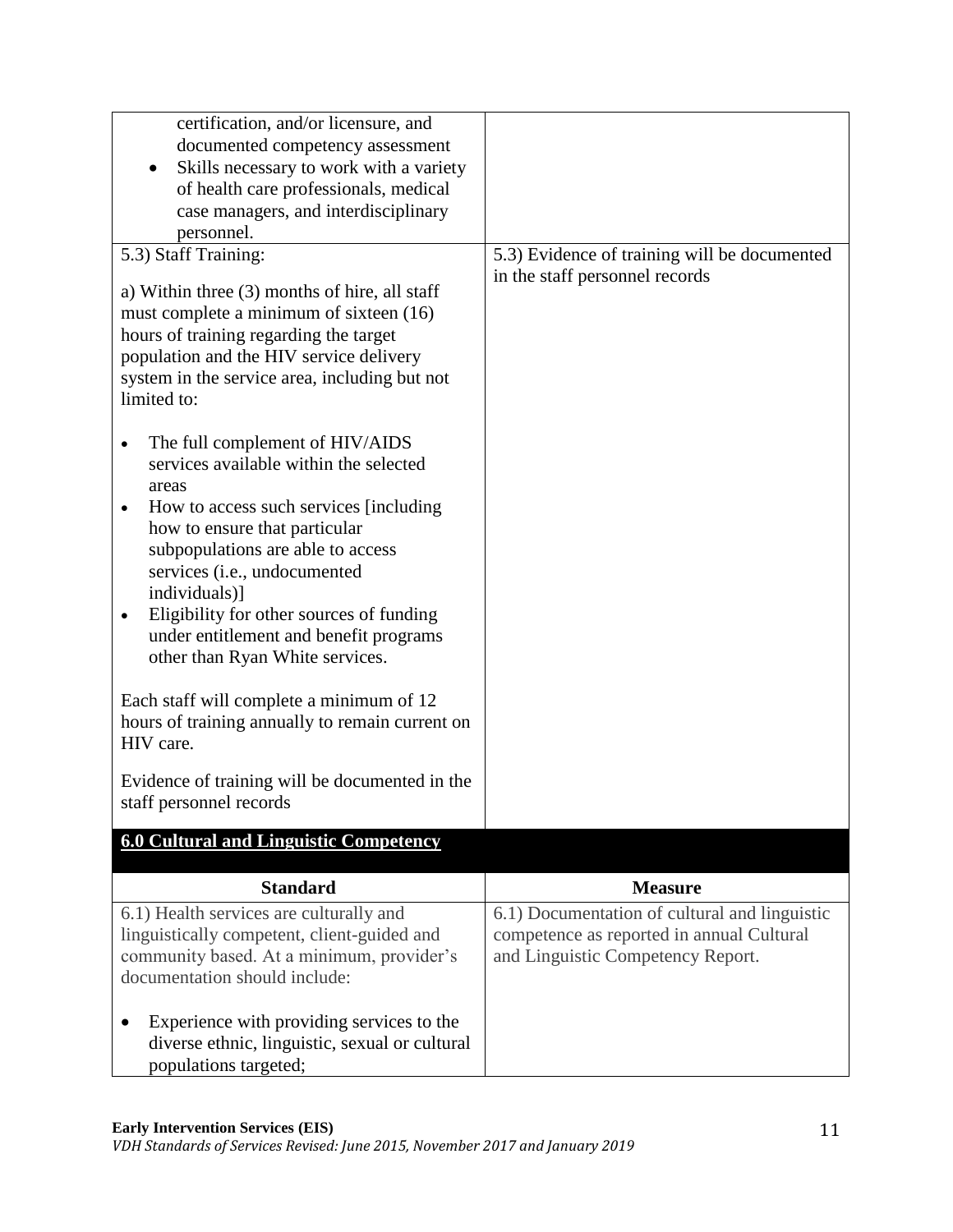| Capacity of staff, including volunteers and<br>Board, to design, provide and evaluate<br>culturally and linguistically appropriate<br>services;<br>List of cultural competency trainings<br>$\bullet$<br>completed by staff |                                                                                                                                                                                                                                                                       |
|-----------------------------------------------------------------------------------------------------------------------------------------------------------------------------------------------------------------------------|-----------------------------------------------------------------------------------------------------------------------------------------------------------------------------------------------------------------------------------------------------------------------|
| 6.2) Easy-to-understand print and multimedia                                                                                                                                                                                | 6.2) Culturally and linguistically appropriate                                                                                                                                                                                                                        |
| materials and signage in the languages                                                                                                                                                                                      | materials and signage accessible.                                                                                                                                                                                                                                     |
| commonly used by the populations in the                                                                                                                                                                                     |                                                                                                                                                                                                                                                                       |
| service area shall be available. <sup>viii</sup>                                                                                                                                                                            |                                                                                                                                                                                                                                                                       |
| 7.0 Privacy and Confidentiality (including securing records)                                                                                                                                                                |                                                                                                                                                                                                                                                                       |
| <b>Standard</b>                                                                                                                                                                                                             | <b>Measure</b>                                                                                                                                                                                                                                                        |
| 7.1) Client confidentiality policy exists which                                                                                                                                                                             | 7.1) Written client confidentiality policy on                                                                                                                                                                                                                         |
| include: 1) Release of information                                                                                                                                                                                          | file at provider agency.                                                                                                                                                                                                                                              |
| requirements, and b) Health Insurance                                                                                                                                                                                       |                                                                                                                                                                                                                                                                       |
| Portability and Accountability Act.                                                                                                                                                                                         |                                                                                                                                                                                                                                                                       |
| 7.2) Client's consent for release of information<br>is determined.                                                                                                                                                          | 7.2) Current Release of Information Form<br>signed and dated by client and provider<br>representative and located in client's record.<br>Each release form indicates who may receive<br>the client's information and has an expiration<br>of not more than 12 months. |
| 7.3) Each client file is stored in a secure<br>location. Electronic client records are protected<br>from unauthorized use.                                                                                                  | 7.3) Files stored in locked file or cabinet with<br>access limited to appropriate personnel.<br>Electronic files are secure with password<br>protection and access is limited to appropriate<br>personnel.                                                            |
| 7.4) Annual submission of Verification of<br>Receipt of Assurance of Key Requirements<br>document by all staff that handle client<br>identifying information.                                                               | 7.4) Documentation of signed Verification of<br>Receipt of Assurance of Key Requirement<br>forms.                                                                                                                                                                     |
| <b>8.0 Quality Management</b>                                                                                                                                                                                               |                                                                                                                                                                                                                                                                       |
| National Monitoring Standards: Implement a Clinical Quality Management Program (CQM)                                                                                                                                        |                                                                                                                                                                                                                                                                       |
| to include: $a)$ written QM plan; $b)$ quality expectations for providers and services; $c)$ method<br>an out and tunals gun acted gents ans any discussit outrog of negative commitments and the                           |                                                                                                                                                                                                                                                                       |
|                                                                                                                                                                                                                             |                                                                                                                                                                                                                                                                       |

*to report and track expected outcomes; d) monitoring of provider compliance with HHS treatment guidelines and Part B Program's approved Standards of Care.ix*

| <b>Standard</b>                                                                              | <b>Measure</b>                                                                                                      |
|----------------------------------------------------------------------------------------------|---------------------------------------------------------------------------------------------------------------------|
| 8.1) Measure and report client health outcomes<br>using Early Intervention Services measures | 8.1) Performance measurement data on the<br>following indicators:                                                   |
| approved by VDH.                                                                             | Percentage of people enrolled in RW Part<br>B-funded Program living with HIV<br>regardless of age and receiving EIS |